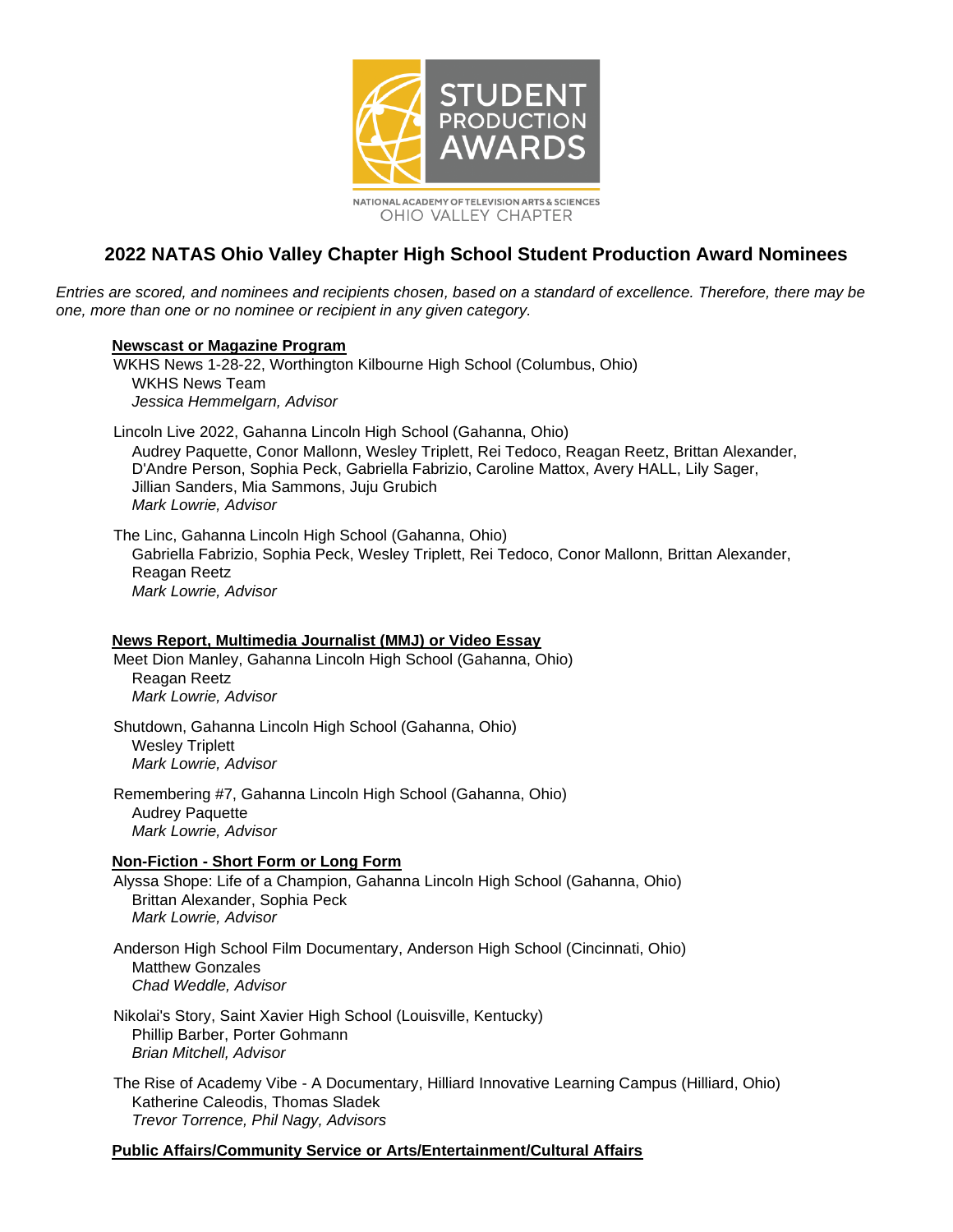### **Ohio Valley Chapter 2 High School Student Production Award Nominees (2022)**

- Be the Match, Gahanna Lincoln High School (Gahanna, Ohio) Brittan Alexander *Mark Lowrie, Advisor*
- ESports Persuasive Documentary, Fort Hayes Career Center (Columbus, Ohio) *Julie Kindinger, Advisor*
- Chris and Mark learn glassblowing, Road to Success Academy (Columbus, Ohio) *John Ondo, Advisor*
- Theatre at Lincoln: A Three-Part Series, Gahanna Lincoln High School (Gahanna, Ohio) Gabriella Fabrizio, Sophia Peck *Mark Lowrie, Advisor*

#### **Music Video**

- Thomas Gabriel "Right Side of the Dirt", MOV2GO (Little Hocking, Ohio) Caden Bell, Noah Arnold *Jeffrey Totten, Advisor*
- Prom Queen Beach Bunny, Delaware Area Career Center (Delaware, Ohio) Bella Fredritz *Josh Gallagan, Advisor*
- A Year Through the Window, Gahanna Lincoln High School (Gahanna, Ohio) Jillian Heter, Morgan Cole *Mark Lowrie, Advisor*
- Elevate, Delaware Area Career Center (Delaware, Ohio) Zechariah Bowie, Eli Hernandez, Austin Warnecke, Gabrielle Persaud, Connor Tracy, Callum Caldwell *Josh Gallagan, Advisor*

#### **Fiction - Short Form**

- Fabrication Murder Mystery, Fort Hayes Career Center (Columbus, Ohio) *Julie Kindinger, Advisor*
- the funeral (a farcical memorial of the life of jamantha lastname), Delaware Area Career Center (Delaware, JJ Zink, Zane Soliday *Josh Gallagan, Advisor*
- The Attack Of The Giant Cicada From Outer Space, Delaware Area Career Center (Delaware, Ohio) JJ Zink *Josh Gallagan, Advisor*
- TRAITOR | An Anthem Fan Film, Delaware Area Career Center (Delaware, Ohio) Colson Abshire *Josh Gallagan, Advisor*
- Tardy, Delaware Area Career Center (Delaware, Ohio) Benji Wachtman, JJ Zink, Zane Soliday, Kai Mays, John Fashian *Josh Gallagan, Advisor*
- A Great Day for the Devil, Hilliard Innovative Learning Campus (Hilliard, Ohio) Thomas Sladek, Katherine Caleodis, Alex Blum *Trevor Torrence, Phil Nagy, Advisors*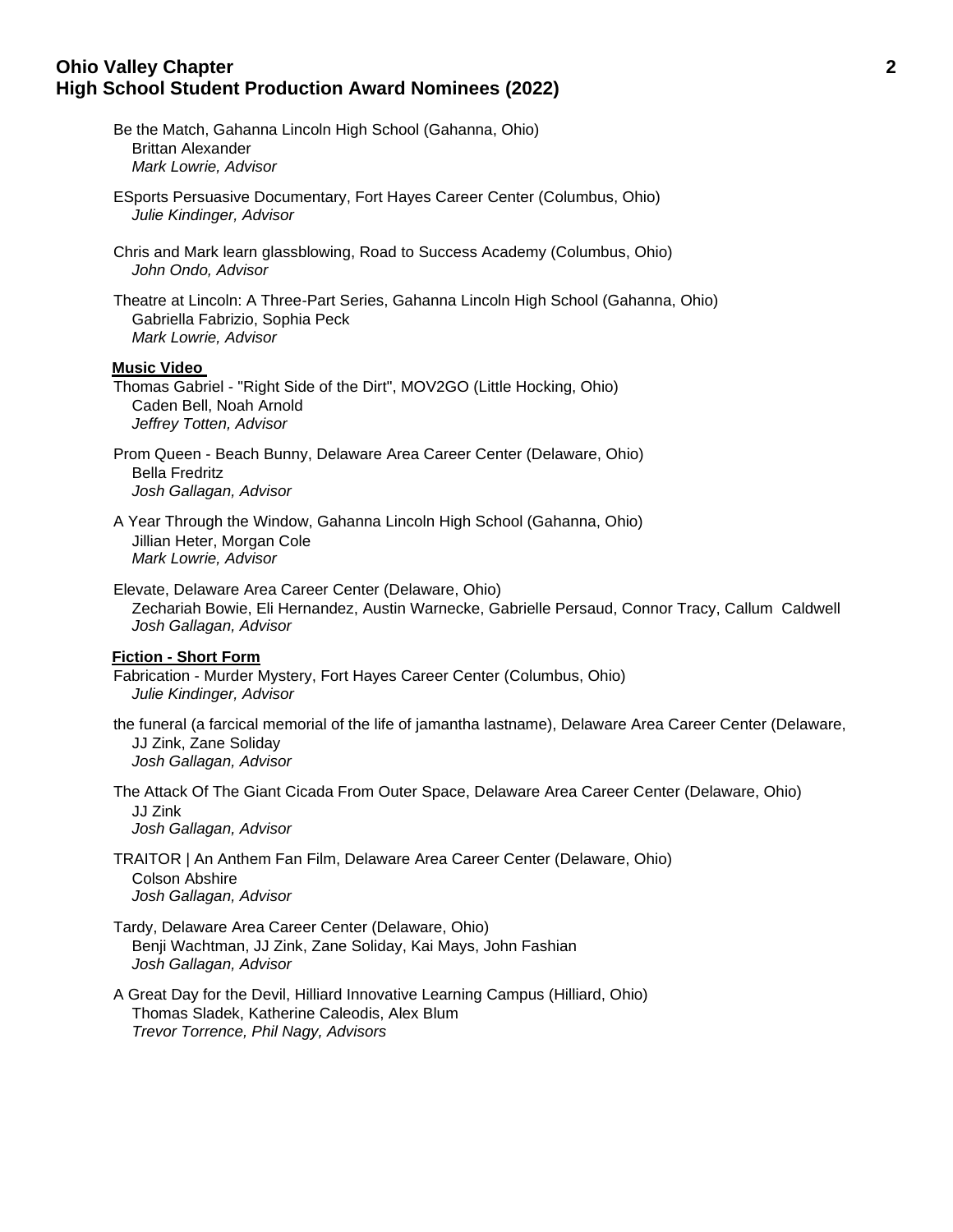## **Ohio Valley Chapter 3 High School Student Production Award Nominees (2022)**

**Fiction - Long Form** 

# Fraying, Anderson High School (Cincinnati, Ohio) Lily Biggs *Chad Weddle, Advisor* Clock-Watcher, Anderson High School (Cincinnati, Ohio) Andrew Kaeppner *Chad Weddle, Advisor* auditorily yours, Delaware Area Career Center (Delaware, Ohio) Bella Fredritz *Josh Gallagan, Advisor* Kit-Cat 3, Delaware Area Career Center (Delaware, Ohio) Benji Wachtman, John Fashian *Josh Gallagan, Advisor* **Sports Story or Sports Program** The Last Lap, Gahanna Lincoln High School (Gahanna, Ohio) Reagan Reetz *Mark Lowrie, Advisor* Believe Like Noah Long, Gahanna Lincoln High School (Gahanna, Ohio) Wesley Triplett *Mark Lowrie, Advisor*

Coach Wallace Tribute, Saint Xavier High School (Louisville, Kentucky) Bennett Boehnlein, Eric Nielson *Brian Mitchell, Advisor*

Aidan Orth Thrower Documentary, Anderson High School (Cincinnati, Ohio) Grace Adams *Chad Weddle , Advisor*

The Lincoln Sports Zone 2022, Gahanna Lincoln High School (Gahanna, Ohio) Drew Pizzico, Jillian Sanders, Lily Sager, Avery Hall, Olivia Doyle, Keegan Billingham, Domiyon Jones, Katie Bailey, Toby Forsythe, Ryan Martinez, Dylan Scott, Liam O'Brien, Juju Grubich, Maxwell Cummings, Brandon Carpico *Mark Lowrie, Advisor*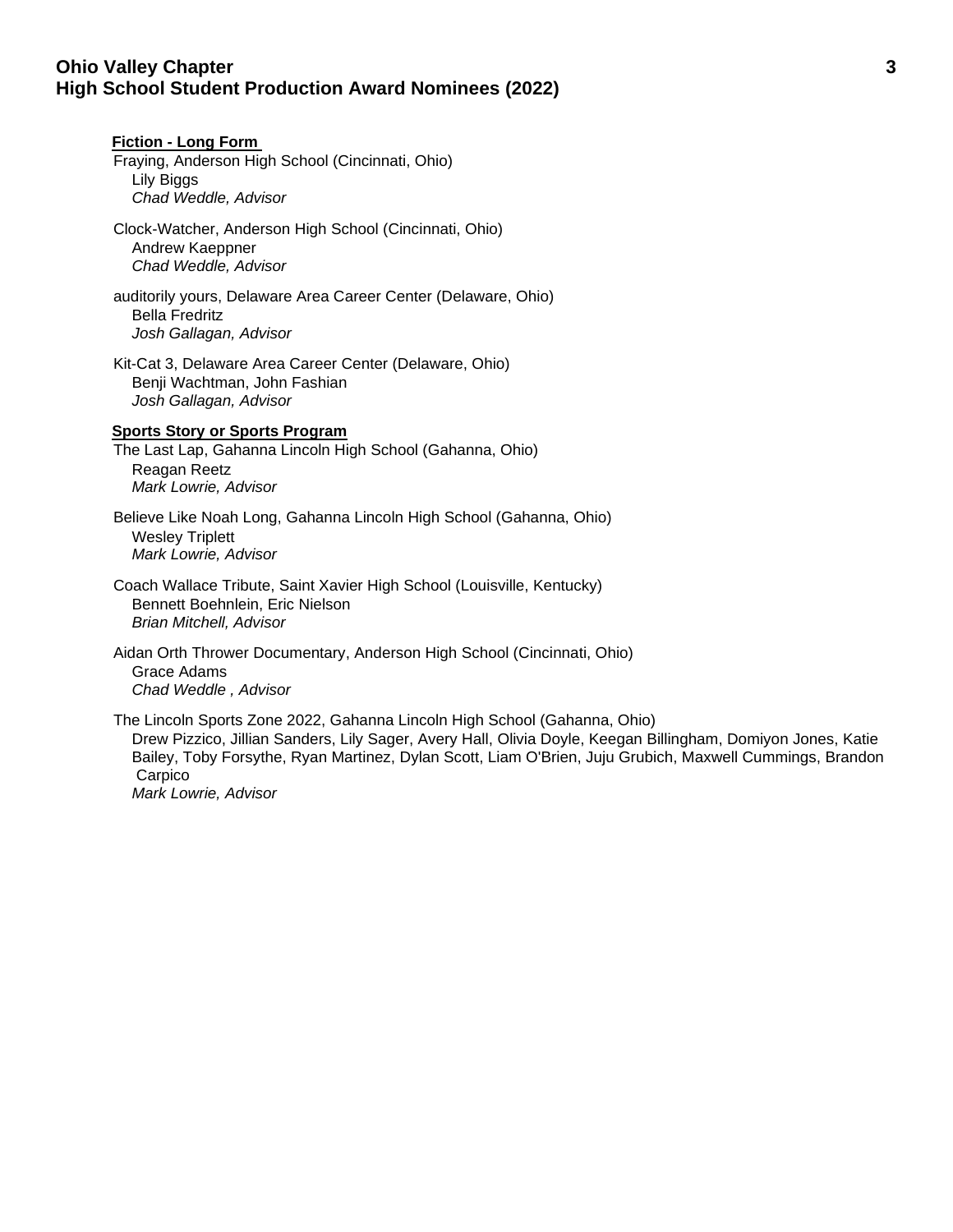## **Ohio Valley Chapter 4 High School Student Production Award Nominees (2022)**

| <b>Public Service Announcement (PSA) or Commercial</b><br>No Matter How You Say It, Gahanna Lincoln High School (Gahanna, Ohio)<br>Reagan Reetz, Caroline Mattox<br>Mark Lowrie, Advisor |
|------------------------------------------------------------------------------------------------------------------------------------------------------------------------------------------|
| Missed Steps, Southern Indiana Career & Technical Center (Evansville, Indiana)<br>Jo Beth Bootz, Advisor                                                                                 |
| Fardon Stree Car Wash: "So Easy a Dog Can Do It", MOV2GO (Little Hocking, Ohio)<br>Noah Arnold<br>Jeffrey Totten, Advisor                                                                |
| The Gahanna Barkery, Gahanna Lincoln High School (Gahanna, Ohio)<br>Gabriella Fabrizio, Mia Sammons<br>Mark Lowrie, Advisor                                                              |
| Stealey Law & Mediation: "Soccer Mom", MOV2GO (Little Hocking, Ohio)<br>Noah Arnold<br>Jeffrey Totten, Advisor                                                                           |
| Gahanna Healthy Day Nutrition, Gahanna Lincoln High School (Gahanna, Ohio)<br><b>Brittan Alexander</b><br>Mark Lowrie, Advisor                                                           |
| Philo Plant Shop Commercial, Anderson High School (Cincinnati, Ohio)<br>Abbie Lantz<br>Chad Weddle, Advisor                                                                              |
| Heads Up Mentors: Our Mission, Delaware Area Career Center (Delaware, Ohio)<br>Caroline Chubb<br>Joshua Gallagan, Advisor                                                                |
| Wachtman Knife & Tool Legacy, Delaware Area Career Center (Delaware, Ohio)<br>Benji Wachtman<br>Josh Gallagan, Advisor                                                                   |
| American Sign Language Elective, Northwestern High School (Springfield, Ohio)<br>Kamyron Smith<br>Lisa K. Boggess, Advisor                                                               |
|                                                                                                                                                                                          |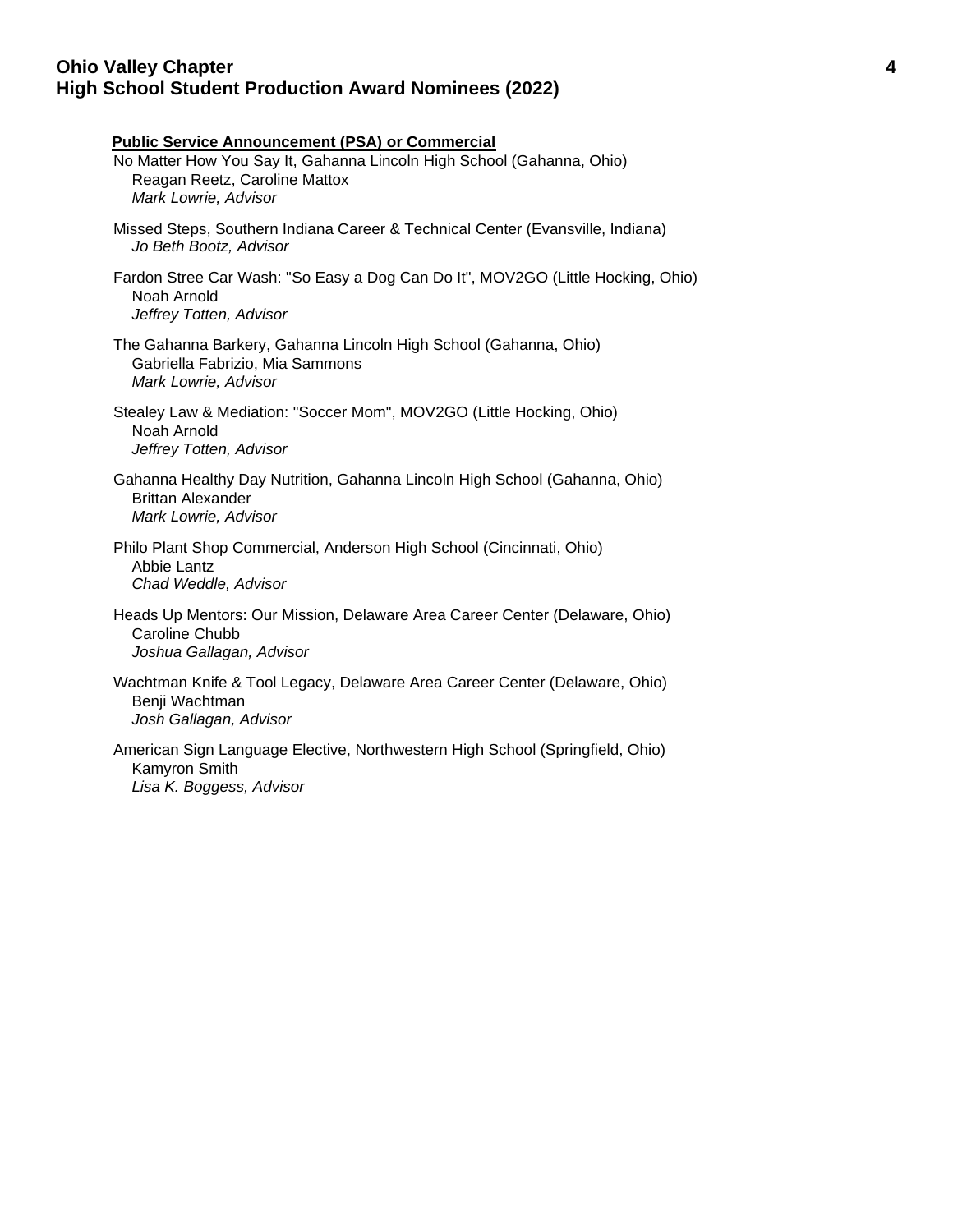## **Ohio Valley Chapter 5 High School Student Production Award Nominees (2022)**

# **Animation/Graphics/Special Effects**  Desert Motors, Fort Hayes Career Center (Columbus, Ohio) *Julie Kindinger, Advisor* Parallax Animation Tools, Fort Hayes Career Center (Columbus, Ohio) *Julie Kindinger, Advisor* Breakfast Claymation, Fort Hayes Career Center (Columbus, Ohio) *Julie Kindinger, Advisor* High School Football Weekly Intro, MOV2GO (Little Hocking, Ohio) Heather Lee, Ava Kocher, Alivia Mercer, Andrew Middleton *Jeffrey Totten, Advisor* The (Office Party) Mandalorian, Delaware Area Career Center (Delaware, Ohio) JJ Zink *Josh Gallagan, Advisor* The Attack of The Giant Cicada From Outer Space, Delaware Area Career Center (Delaware, Ohio) JJ Zink *Josh Gallagan, Advisor* The Rise of Overtime - Special Effects, Northwestern High School (Springfield, Ohio) Noah Jordan, Ryan Harrington, Nikolai Mardovin, Kamyron Smith *Lisa K. Boggess, Advisor* **Audio/Sound**  Jurassic Park Sound Design, Southern Indiana Career & Technical Center (Evansville, Indiana) *Jo Beth Bootz, Advisor* Kit-Cat 3, Delaware Area Career Center (Delaware, Ohio) John Fashian *Josh Gallagan, Advisor* Heirarchy, Delaware Area Career Center (Delaware, Ohio) Joshua Nagel *Joshua Gallagan, Advisor* **Director**  Directing Composite, Gahanna Lincoln High School (Gahanna, Ohio) Audrey Paquette *Mark Lowrie, Advisor* Kit-Cat 3, Delaware Area Career Center (Delaware, Ohio) Benji Wachtman *Josh Gallagan, Advisor* The Attack of The Giant Cicada From Outer Space, Delaware Area Career Center (Delaware, Ohio) JJ Zink *Josh Gallagan, Advisor* Tardy, Delaware Area Career Center (Delaware, Ohio) Benji Wachtman *Josh Gallagan, Advisor*

The Rise of Overtime - Director, Northwestern High School (Springfield, Ohio) Noah Jordan, Ryan Harrington *Lisa K. Boggess, Advisor*